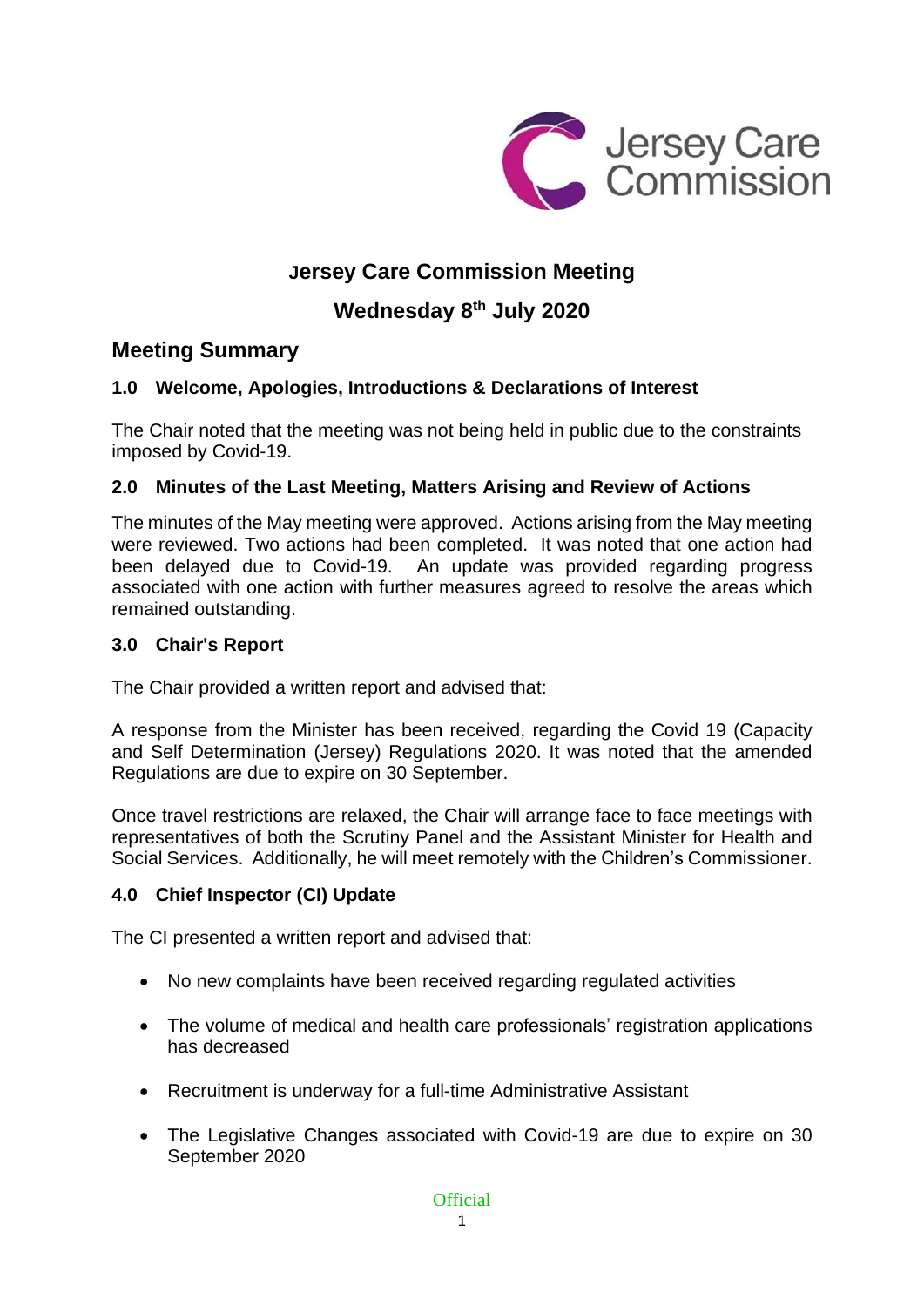- A total of 42 scheduled inspections were postponed in the period from the end of March to June. It will be possible to undertake some, but not all scheduled/intended inspections this year, due to the Covid-19 pandemic
- The Commission has begun a reflective exercise to explore what worked well and what did not, throughout the pandemic. This will be helpful in preparing for a potential second wave of infections in Jersey
- The Commission is in the process of sourcing suitable alternative office accommodation.

## **5.0 Head of Governance, Policy and Standards (HGPS) update**

The HGPS advised that:

- The Commission's Annual Report 2019 is complete and is now uploaded to the Jersey Care Commission's website
- The Complaints leaflet is complete, pending final comments from the **Commissioners**
- The Inspection Policy has been amended to reflect the changes to the inspection methodology during the pandemic. Inspections have re-commenced but in a modified format
- HGPS intends to undertake quality assurance work with care providers and managers to analyse which aspects of the inspection process are working well and whether changes may need to be made.

## **5.1 GDPR – Governance Principles and Work Plan**

HGPS presented a paper detailing how the Commission adheres to law and policy relating to data protection. HGPS confirmed that data protection/GDPR policies and documents are adequate. HGPS has contacted all external organisations relevant to the registration of health and care professionals in Jersey with a view towards the preparation of appropriate memoranda of understanding and/or data sharing agreements.

## **5.2 Six Monthly Report for SPPP**

HGPS advised that the Framework Agreement includes the requirement that the Commission makes representation to the Department for Strategic Policy, Planning and Performance (SPPP), every 6 months to provide a formal update. It is acknowledged that the business objectives have not been met in full due to the impact of the Covid-19 pandemic.